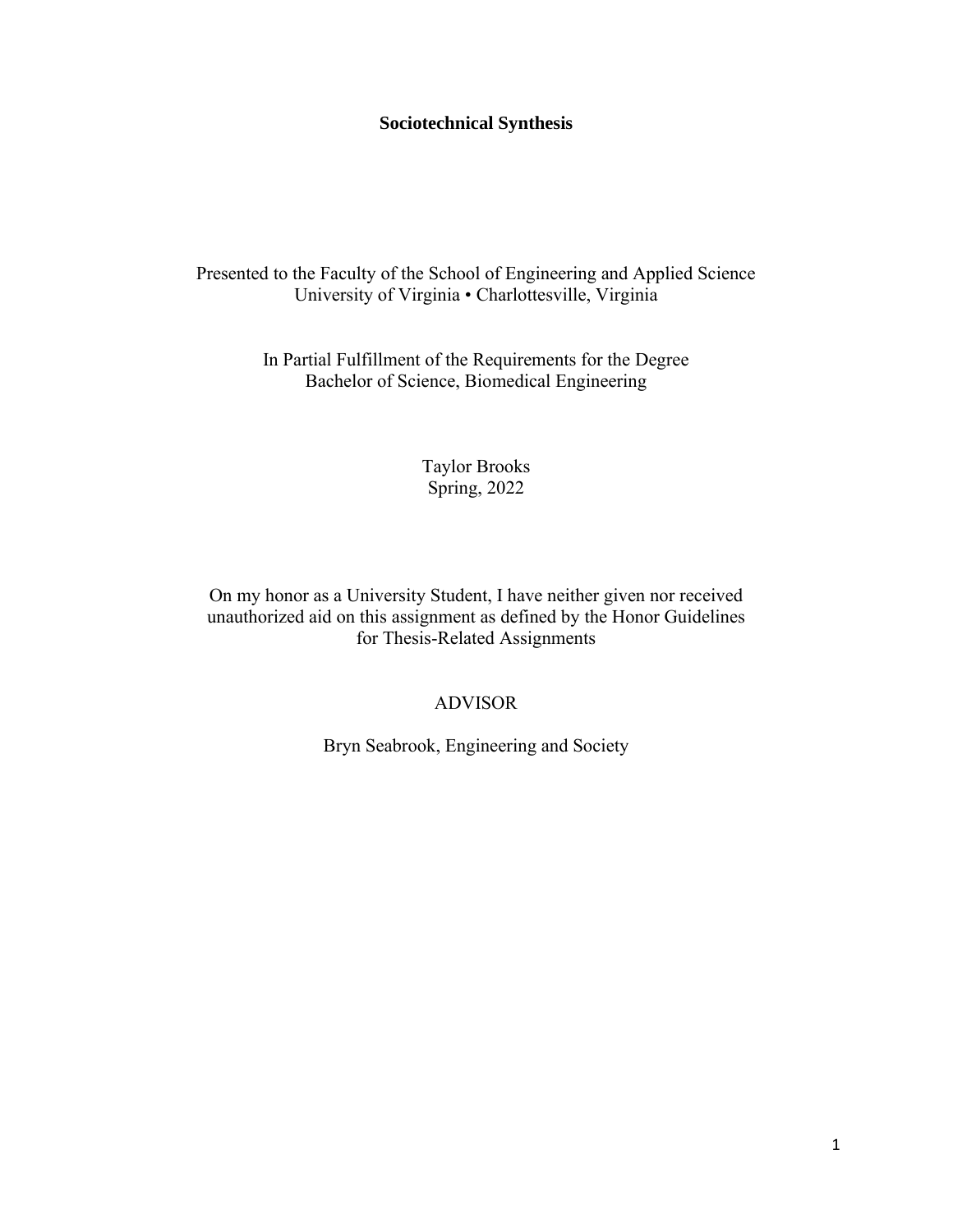#### **Sociotechnical Synthesis**

Moral distress is a major problem facing healthcare professionals around the world, and it has only been exacerbated by the pandemic. This portfolio documents two research projects that aim to better understand and treat the psychological phenomenon of moral distress in nurses. The science, technology, and society (STS) research project addresses how a mobile application can act as an effective method of intervention for moral distress in nurses. The technical research project is focused on the development, implementation, and testing of a mobile application for moral distress intervention among nurses in the University of Virginia (UVA) Health System. Both projects require a complete understanding of moral distress and the factors contributing to the problem. The two projects have a mutualistic relationship, where each project helps improve the other. Not only does the development of a mobile application act as a case study to better answer the STS research question, but the information found through the STS research project will likely be applied to the application in order to improve its effectiveness in reducing moral distress.

Healthcare professionals have repeatedly identified moral distress as a serious problem requiring urgent attention yet are still met with a lack of adequate solutions (Pauly et al., 2012). The consequences of untreated moral distress among nurses include greater negative perception of provided patient care, increased danger to patients, and, eventually, burnout (Henrich et al., 2017). Moral distress intervention mobile applications are one method of quickly reporting moral distress, however little research has been conducted to determine the effectiveness of this method. In order to evaluate how mobile applications can incite the institutional change necessary for treatment of moral distress, the following research question must be addressed: how is a mobile application an effective solution for moral distress intervention for nurses?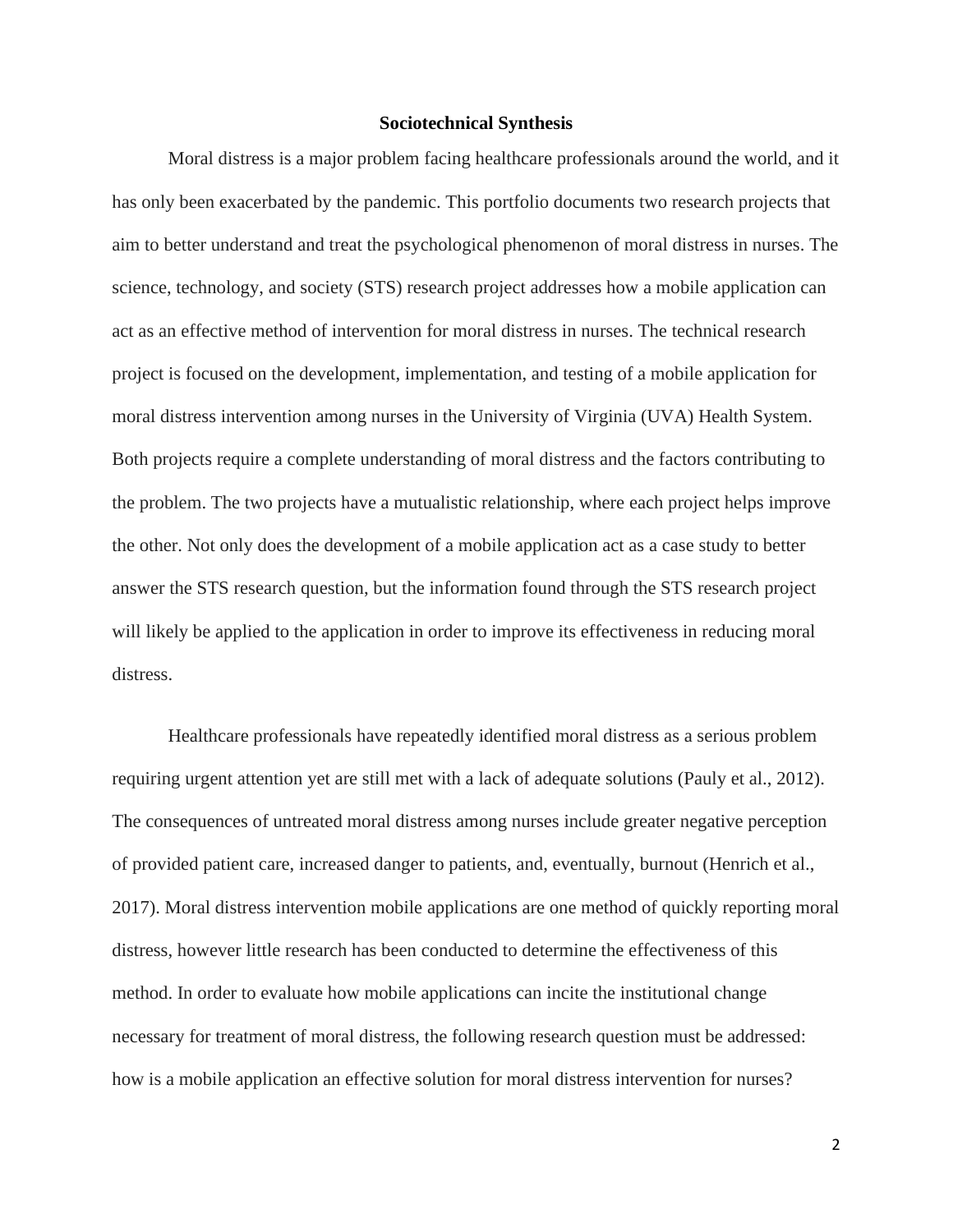When considering the complex institutional problems at the root of moral distress cases, it is evident that there are many stakeholders and artifacts involved. Actor Network Theory (ANT) will be utilized to understand how these stakeholders interact with one another to better understand the problem. Due to the complexity of the networks involved in moral distress in a healthcare environment, it is expected to be found that although a mobile application cannot single handedly solve moral distress, it can streamline the intervention process by presenting the problem to the experts qualified to fix it. Utilizing ANT to analyze moral distress within nurses will provide the STS community with an increased understanding of the organization behind healthcare systems, allowing researchers to assess solutions to healthcare problems like moral distress.

The technical project will focus on the software development of a mobile application. Moral distress is notorious for having a lack of support services, which is why this application will be targeted toward helping solve ethical dilemmas and the associated problems (Epstein & Delgado, 2010). This application will serve as a point of contact between nurses and higher-level hospital staff, as well as provide real time strategies to alleviate problems associated with moral distress. More specifically, the application will streamline moral distress reports to the Moral Distress Consult Service (MDCS) at UVA, where healthcare professionals trained in moral distress intervention can decide the best course of action to solve the problem. Reports through the application will provide nurses with a level of anonymity that is currently impossible with the current method of reporting. In a world built around communication, speaking out about mental health often creates a negative portrayal of the speaker to their peers (Stuart, 2006). The anonymity that is supported through the application will help to increase the number of reports and ensure a healthy workplace environment. This technical project, and the communication

3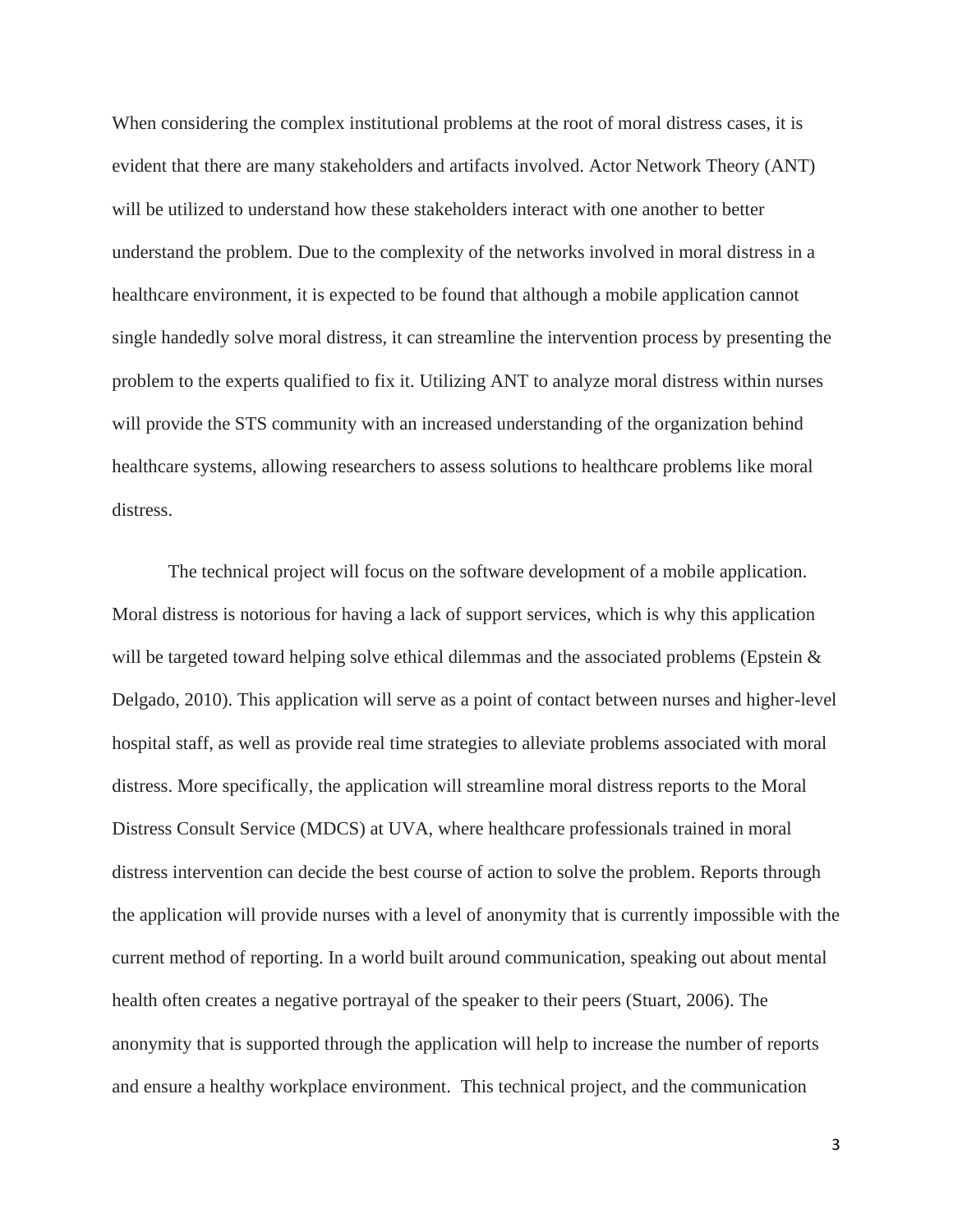with nursing staff required to complete it, will provide the research community with an increased understanding of what causes moral distress and how a mobile application can make intervention more effective.

The process of completing the two research projects of this portfolio alongside one another provided many important insights. Conducting research about how mobile applications can be an effective intervention strategy at the same time as developing such an application demonstrated the importance of fully understanding a problem before trying to solve it. Through the development process of the technical project, many alterations were made to the application when the STS research process gave insight as to how an application can be most successful. Having research to support the implementation of a mobile application helped the team ensure that the application can be more than a technological fix and has the potential to incite institutional change if implemented correctly. Additionally, through the technical process many ethical and regulation standards had to be examined and understood in order to develop the application. The STS research provided an opportunity to examine those standards and question whether they are practical and ethical. Overall, working on the two research projects simultaneously highlighted the necessity of having a complete understanding of a problem when aiming to solve it, and that it is the obligation of engineers to consider how their technology can be developed in the most ethical manner.